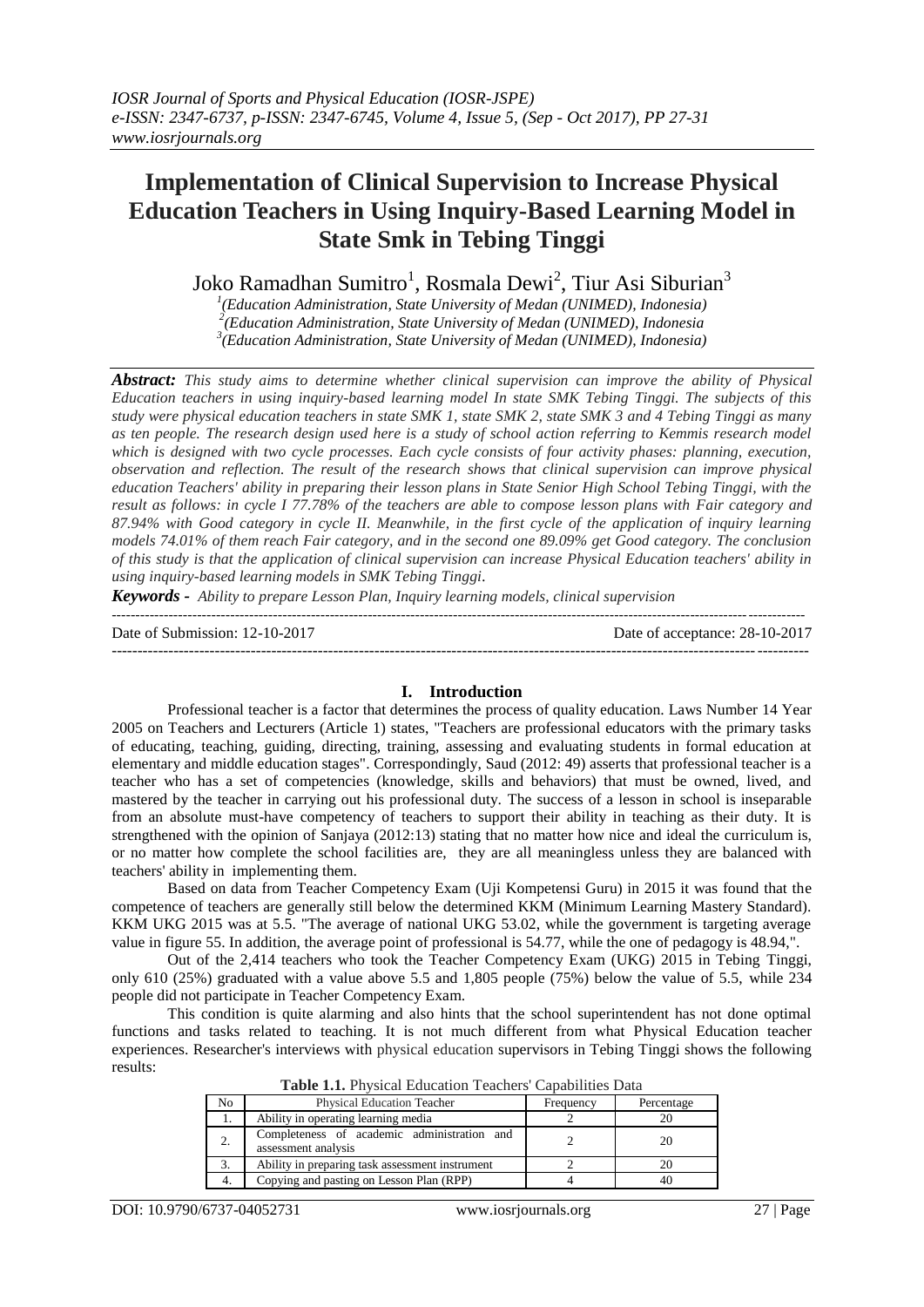| supervisor | <u>.</u> | Clinical<br>supervision | physical<br>by | education |  |  |
|------------|----------|-------------------------|----------------|-----------|--|--|
|------------|----------|-------------------------|----------------|-----------|--|--|

Source: Author's Interview with Physical Education Supervisor on January 18, 2017

 Based on the table above, the teachers' issues related to their ability to develop the curriculum related to learning is a pedagogical competence. According to the National Education Standards Agency (2006), Musfah (2011: 31) explains that pedagogical competence is the ability of teachers in the management of learners that includes: (1) understanding of knowledge or education foundation; (2) an understanding of the learners; (3) the development of the curriculum/ syllabus; (4) lesson planning; (5) implementation of dialogical and educative learning; (6) evaluation of learning outcomes; and (7) development of learners to actualize their various potentials.

 Pedagogical competence of the teacher can also be seen through how he manages to apply a learning model in teaching and learning processes. One of the learning models in accordance with physical education characteristics which should integrate theories and direct practices is *inquiry-based learning* model. This model is very appropriate because the *inquiry-based learning model* can improve students' problem solving skills in new different situations that they may face in the future. In addition, this model can develop their personal talents and skills since information can be obtained from various resources relevant to the problems they face. This is in accordance with Natalina's opinion (2013: 90) saying that inquiry learning model can be used as one of the learning model alternatives that can build students' scientific attitudes and learning outcomes. Social relationship (cooperation) between students through guided inquiry model is optimal, so it can be used by teachers or education practitioners at schools. However, in fact, physical education teachers very rarely use this inquiry learning model in the field. Based on author's interviews on January 19, 2017 with the physical education teachers of vocational schools in Tebing Tinggi, none out of the 10 teachers implement inquiry learning model though this inquiry method puts emphasis on inquiry process in an attempt to answer question. Inquiry is an investigation about the ideas, questions or concerns. Investigations undertaken can be laboratory work or other activities that could be used to gather information. Processes cover information gathering, knowledge building, and comprehension development in something investigated. Inquiry-based learning includes the processes of proposing problems, getting information, thinking about the possibilities of problemsolving creatively, making decisions and drawing conclusions.

The result of researcher's observation of one of the physical education teachers in State Vocational High School 2 Tebing Tinggi shows that the physical education learners' results are still low, especially in theoretical learning. It can be seen from the students' high boredom. Furthermore, Abu Salim said that supervision at school is regularly conducted every three months. The first supervision is carried out by the vice principal of curriculum, and the next one is done by the school superintendent of physical education subjects (KN). All of the conducted supervisions used traditional supervision models. In other words, clinical supervision has never been executed in the school.

Clinical supervision is a part of various supervisions. Other supervisions are (1) cooperative professional development; (2) Individual and professional development; (3) Clinical supervision; (4) Informal supervision; and (5) Supportive supervision (Maunah, 2009: 37). From some of these supervisions, clinical supervision is to be studied in this research. It becomes interesting to study from various fundamental considerations related to the teaching supervision done by physical education teachers.

 Implementation of clinical supervision puts more emphasis on the causes or weaknesses that occur in learning process. Then directly, they work on the way how to improve the weakness or lackness. Some functions of the clinical supervision for improving the learning quality have narrow scope in that they only focused on academic aspects, especially when teacher provides teaching and briefing in the classroom. Nevertheless, academic activities about teaching are in need of attention in clinical supervision due to the various aspects of uniqueness and complexity of the learning process.

 Acheson and Gall (1992: 11) state that clinical supervision is a process that helps teachers minimize discrepancy between real teaching behavior and professional behavior. Technically they say that clinical supervision is supervision model that consists of three phases: planning determination, class operation, reunion. Clinical supervision is also effective to overcome the difficulties of teachers in teaching and enhance learners' enthusiasm. This is in accordance with the Margariena's opinion (2016: 2332) which says that clinical supervision can improve physical education learning effectiveness of and increase students' enthusiasm.

Some characteristics of clinical supervision implementation are that supervisor's guidance to teacher is a help, not an order or instruction; that the kind of supervised skill is proposed by the supervised teacher and agreed by both the teacher and supervisor; and that the clinical supervision goals are only on some particular skills. This Clinical supervision is focused on academic suprvision. physical education supervision at school is oriented to four National Education Standards (SNP), namely content, process, graduate competence standard (SKL), and assessment (Sudjana, 2011: 28). The four SNP become the fields that teacher works on. That is why teacher's performance is a very serious concern for the principal and superintendent/supervisor. Therefore,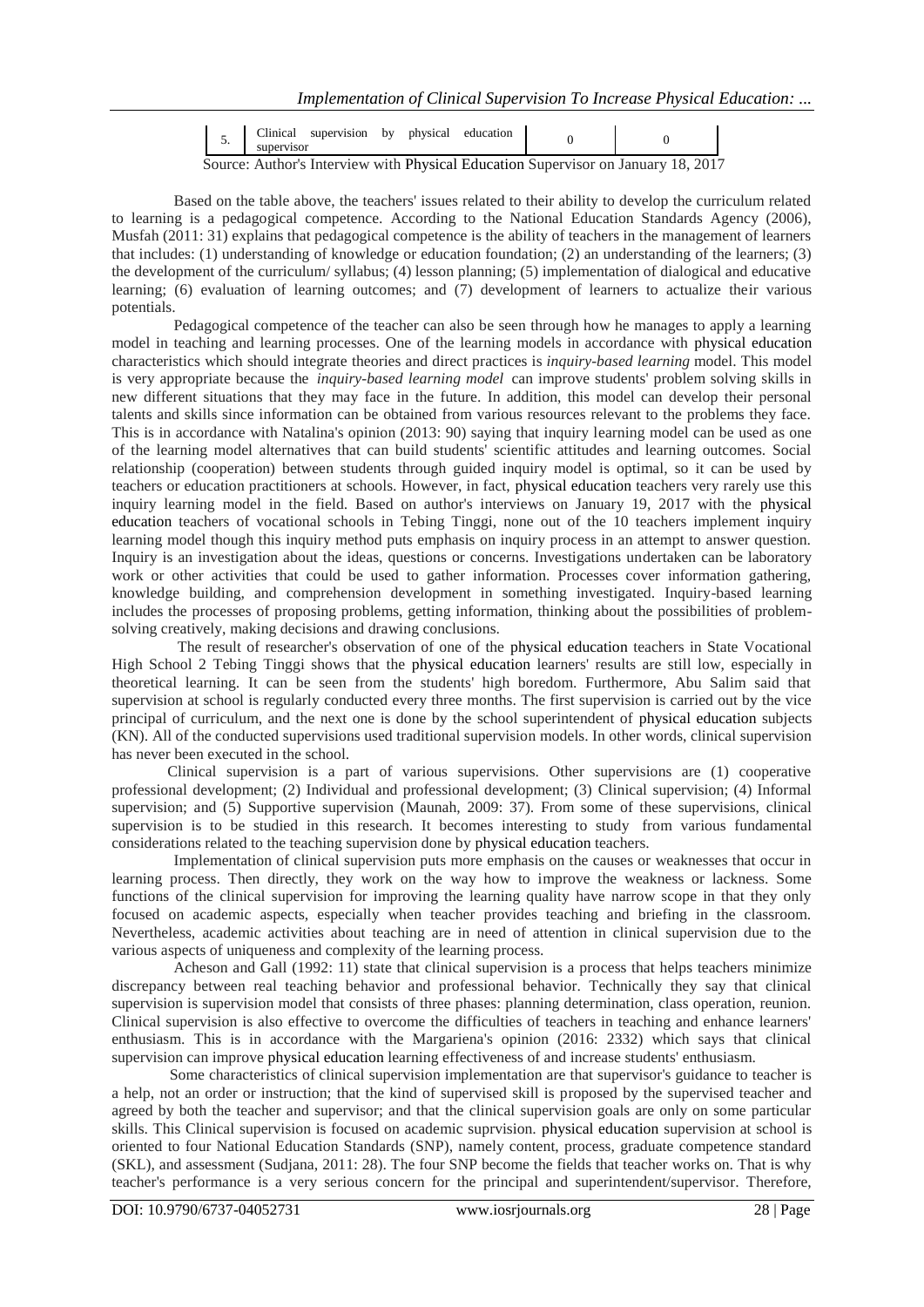clinical supervision is a supervision carried out by supervisor to do coaching, developing, monitoring, and evaluating teachers' performance.

The implementation of clinical supervision of teachers should be made to seek an improvised breakthrough in learning execution. Besides, clinical supervision tries to help teachers by making close relationship with the supervisor first in order to succeed in the supervision. Problems like low teachers' quality based on the low results of teacher competency exam, teachers' lack of knowledge in the techniques of varied learning model application, and low teachers' mastery in making Lesson Plan (RPP) show the low teachers' performance in Tebing Tinggi.

Based on the description of the background above problems can be identified as the following: (1) lack of teachers' ability to plan a learning; (2) rare application of clinical supervision model; (3) teacher centered learning implementation instead of student centered one; (4) low teachers' ability to implement the inquiry learning model; (5) no discussion among physical education teachers; (6) no maximal academic supervision done by supervisors; (7) no clinical supervision implemented by school superintendent. The formulation of the problem is whether the implementation of clinical supervision can improve the ability of physical education teachers in using inquiry learning model in Vocational High Schools in Tebing Tinggi.

Based on the formulation of the problem above, the purpose of this research is to improve the ability of physical education teachers in using inquiry learning model through clinical supervision of physical education teachers in Vocational High Schools in Tebing Tinggi. Indicator of this study is 80% of physical education teachers are able to use inquiry-based learning model through the implementation of clinical supervision.

Theoretically, this research is expected to be useful for adding up knowledge treasury about the application of clinical supervision in improving physical education teacher's performance by using the inquiry learning model. Practically, this research would be useful for parties like: 1) the schools superintendents can make it as an input to the development process of supervision done by them, especially things related to clinical supervision, so as to improve the teaching and learning of physical education teachers; 2) the principal can make it as an input in giving guidance and direction to teachers so as to improve and enhance the quality of education through learning process activities in schools; 3) the teacher can use it as a reference in improving pedagogical and professional competencies as well as in evaluating himself in learning process through the clinical supervision in using inquiry learning model.

## **II. Methods**

This study was conducted in public schools Tebing Tinggi namely SMK N 1, SMK N 2, SMK N 3 and SMK N 4. It took three months, from March until May2017. The subjects in this study were determined by means of purporsive, namely the technique of determining with certain considerations (Sugiono, 2008: 85). Those who become the subjects in this study were 10 Physical Education teachers in state SMK Tebing Tinggi. Research design used here is school action research referring to Kemmis research model and is designed with two cycle processes. Each cycle consists of four phases of activities: planning, execution, observation and reflection.

Data collection tools and techniques used in this study of school actions are as follows: 1) Data collection techniques in this study are a) interviews used for initial meeting and gathering feedback; b) observations used to see the ability of teachers in preparing lesson plan and to see what had happened during the whole session so that supervisors and teachers can properly conduct an objective analysis; c) documentation of recordings and photos of all the execution processes of clinical supervision from the first meeting to the gathering feedback; 2) data collection tools in this study are: a) print-outs of the initial meeting and feedback gathering interviews; b) study observation sheets of lesson plan (RPP); c) observation sheets of inquiry learning model application; d) field notes of clinical supervision implementation; 3) data analysis technique is by using quantitative methods with percentage techniques by the formula: final score = total acquisition score/maximum total score x 100. 4) Success indicators are those used as a success measure of the actions taken in each study. Success indicators of this study are: 1) the ability of teachers in preparing an inquiry-modeled lesson plan (RPP) with minimum achievement of 80%; 2) the ability of teachers in implementing the inquiry learning model with minimum conformity level of learning syntax of 80%; 3) all of the teachers (100%) as the subjects reach the indicators in this study.

## **III. Results And Discussion**

The first meeting was done to determine teachers' ability to plan lesson. The preliminary study or precycle conducted by researchers from January 5 to January 9, 2017, Through the analysis of the Lesson Plans prepared by 7 physical education teachers from state SMK 1, state SMK 2, state SMK 3 and state SMK 4 Tebing Tinggi in the preliminary study or pre-cycle conducted by researchers from January 5 to January 9, 2017, it can be concluded that the average ability of teachers to prepare lesson plans in the pre-cycle only reached 59.26% with poor category. From these results it can be concluded that the ability of physical education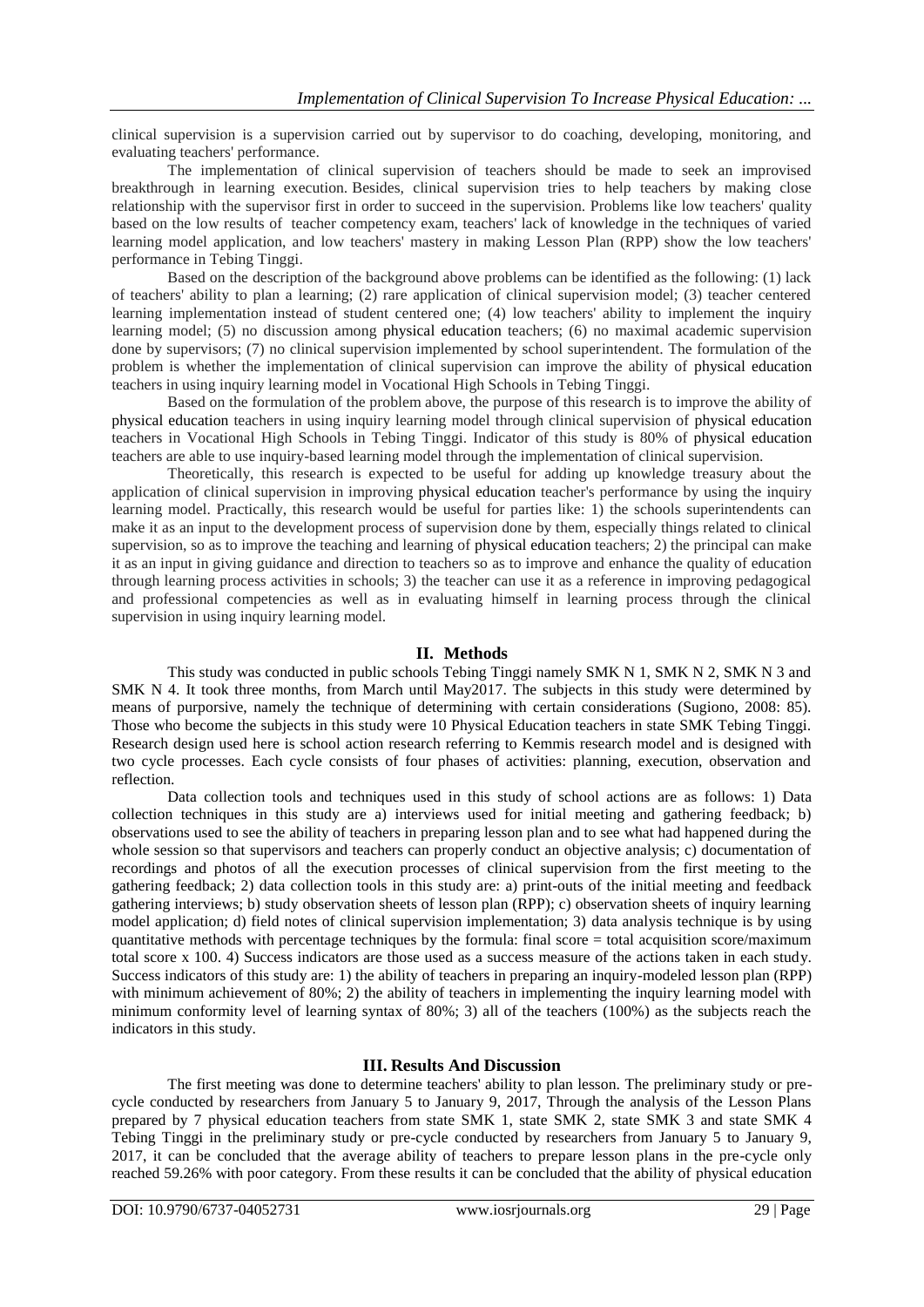teachers in preparing lesson plans are still less proficient. It is seen mainly in the aspects of indicators formulation by 70.37%, of learning objectives formulation by 66.67%, of teaching materials selection by 66.67%, of learning resources selection by 62.96%, of learning media selection by 66.67%, of inquiry learning model by 42.86%, 58.33% of learning scenarios by 58.33%, and of assessment by 52.78%.

Furthermore, based on the researcher's teaching observation of teachers' ability in applying inquiry learning model in the pre-cycle, it can be concluded that the average teacher's ability in applying inquiry learning model in pre-cycle only reached 54.44% with a very poor category. This is evident at all stages, including the stage of orientation/introduction reaching 73.33%, the stage of formulating the problem 50.00%, the stage of formulating the hypothesis 46.67%, the stage of collecting data 53.33%, the stage of testing hypothesis 43.33%, and the stage of formulating conclusions 60.00%.

 Cycle I was held from May 19, 2017 until May 31, 2017, with a series of systematic activities starting from planning, action, observation, and reflection. The result of the study on teachers' lesson plans in the first cycle concludes that averagely the ability of teachers in making the first cycle lesson plans reaches 77.89% in good category. From this result it can be concluded that the ability of teachers in making lesson plans in the first cycle increases compared to the one in pre-cycle stage. This is evidenced by the average ability of teachers in making lesson plans in the pre-cycle as much as 59.26% to 78.22% in cycle I.

From the observation result of teachers' ability in applying inquiry learning model in the first cycle it can be concluded that the average of teacher's ability in applying inquiry learning model in the first cycle only reaches 72.36% with fair category. From this result it can be concluded that there is an increase in teachers' ability to implement inquiry learning model in the first cycle compared to that in pre-cycle stage. This is evidenced by the average ability of teachers to apply inquiry learning model in the pre-cycle from 54.44% to 72.36% in the first cycle.

Cycle II was held from June 1 until June 17, 2017, with a series of systematic activities starting from planning, action, observation, and reflection. The result of the study of the teachers' lesson plans in the second cycle concludes that averagely the ability of teachers in making the second cycle lesson plans reaches 87.78% with good category. From this result it can be concluded that the ability of teachers in making lesson plans in the second cycle has reached the indicators of action success that were set before, that is 80%, so it does not need to be continued to the next cycle.

The observation result of teachers' ability to apply inquiry learning model in the second cycle can conclude that the average ability of teachers to implement the inquiry learning model in cycle II reaches 87.08%, with good category. That result shows that a significant increase in teachers' ability to implement inquiry learning model in the second cycle a significant increase from 72.36% in the first cycle to 87.08% in the second one. From this result it can be concluded that the ability of teachers in implementing inquiry learning model in the second cycle has reached the indicators of action success that were set before, that is 80%, so it does not need to be continued to the next cycle.

## **IV. Conclusion**

Based on the results of research and discussions elaborated in chapter IV, the researcher can conclude as follows: 1) the application of clinical supervision can improve the ability of physical education teachers in making inquiry-modeled lesson plan (RPP) in state SMK Tebing Tinggi. It is seen from the results of research in which the average achievement percentage of teachers' ability in making inquiry modeled lesson plans in precycle only reaches 59.26% with a category D (poor), in the first cycle it increases to 77.89% in category C (fair), and in the second cycle it increases significantly, to 87.78% in category B (Good); 2) the application of clinical supervision can improve the ability of physical education teachers in implementing inquiry learning model in state SMK Tebing Tinggi. This is evident from the results of research, in which the percentage of average achievement of teachers' ability to apply inquiry learning model in pre-cycle only reaches 54.44% in category D (poor), in the first cycle it increases to 72.36% in category C (fair), and in the second cycle it significantly increases to 87.08% in category B (good).

## **Journal Papers:**

## **References**

- [1] Natalina, Mariani. 2013. *Penerapan Model Pembelajaran Inkuiri Terbimbing(Guided Inquiry) Untuk Meningkatkan Sikap Ilmiah Dan Hasil Belajar Biologi Siswa Kelas XI IPA 5 SMA Negeri 5 Pekanbaru Tahun Ajaran 2011/2012*. Jurnal Semirata FMIPA Universitas Lampung Hal 83-92.
- [2] Margariena, Ika Nova. 2016. *Implementasi supervisi klinis dalam meningkatkan efektivitas pembelajaran terhadap mata pelajaran PJOK di SDIT Bumi Darun Najah Kecamatan Lekok Pasuruan. Jurnal Pendidikan. Teori, Penelitian, dan Pengembangan. Volume 1 No. 12*. Halaman 2332-2336.

#### **Books:**

- [3] Saud, U. Syaefudin. 2012. *pengembangan profesi guru*. Bandung : Alfabeta
- [4] Musfah, Jejen. 2011. *peningkatan kompetensi guru*. Jakarta: Kencana.
- [5] Maunah, Binti. 2009. *supervisi pendidikan islam teori dan praktek*. Yogyakarta: Sukses Offset